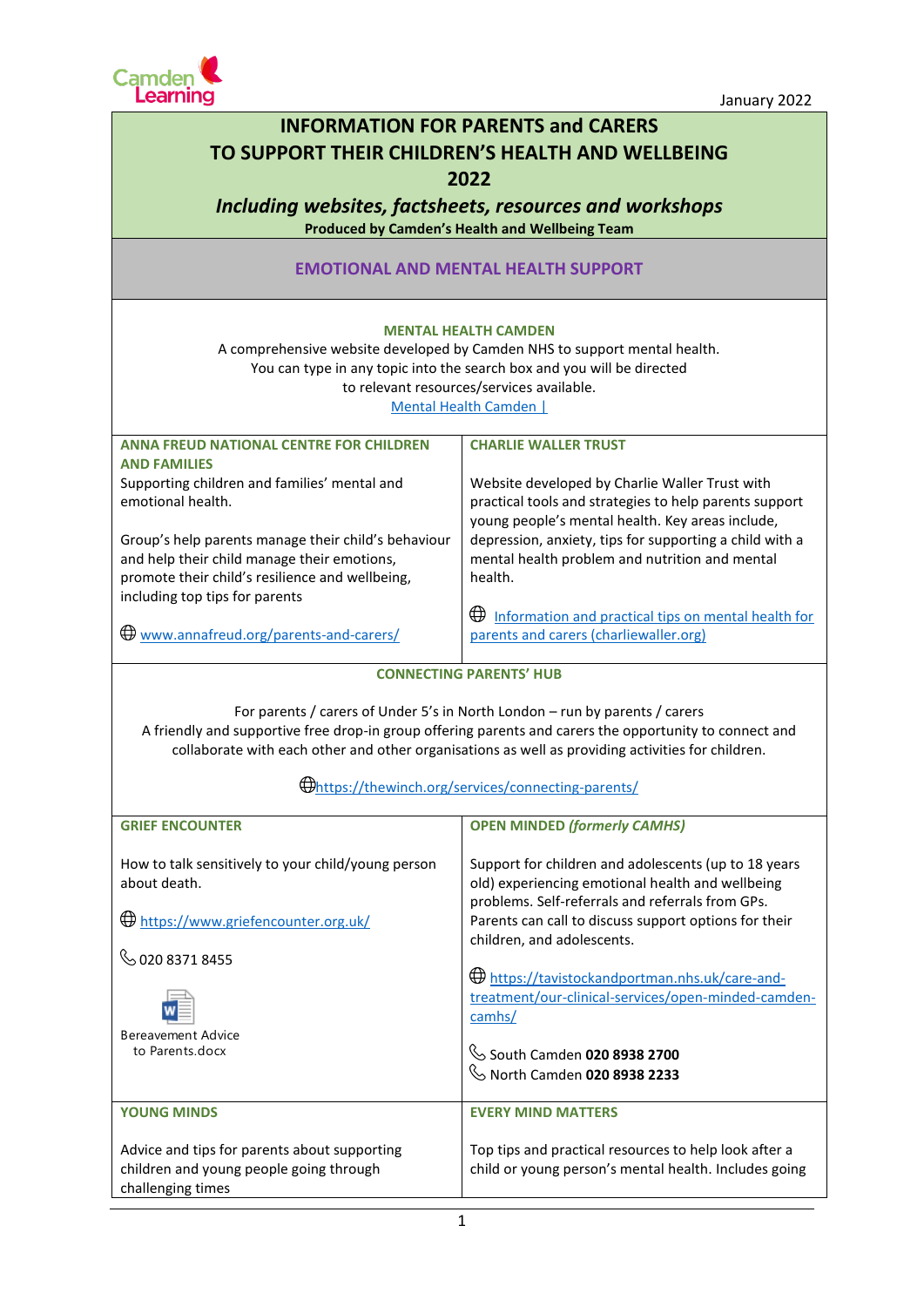

| Mental Health Support For Young People  <br>YoungMinds                                                                                                                                                 | back to school, signs something is wrong, looking after<br>your own mental health and how to get support.<br>https://www.nhs.uk/every-mind-<br>matters/supporting-others/childrens-mental-health/ |  |
|--------------------------------------------------------------------------------------------------------------------------------------------------------------------------------------------------------|---------------------------------------------------------------------------------------------------------------------------------------------------------------------------------------------------|--|
| <b>NSPCC</b>                                                                                                                                                                                           | <b>EDUCARE (part of TES)</b>                                                                                                                                                                      |  |
| Advice for parents on how to spot the signs a child is<br>struggling with their mental health and what you<br>can do to help. Also how to recognise the signs of<br>self harm and how to support them. | The EduSafe® resources are a bank of free online<br>resources written by experts that gives key<br>information about important topics, signs to look<br>for and where to go for extra support.    |  |
| <b>Example 3 Signs That a Child Is Suffering From Mental</b><br><b>Health Issues   NSPCC</b><br>Information on how you can keep children safe from                                                     | Topics include:<br>Dealing with bereavement and loss<br>$\bullet$<br>Substance misuse risk<br>$\bullet$<br>Mental wellbeing<br>$\bullet$                                                          |  |
| abuse and other dangers, both online and in the<br>physical world.                                                                                                                                     | Food hygiene and safety<br>$\bullet$<br>Low mood and depression<br>$\bullet$<br>Understanding self harm                                                                                           |  |
| ⊕<br>Keeping children safe   NSPCC                                                                                                                                                                     | $\bullet$<br><b>Healthy Lifestyles</b><br>$\bullet$                                                                                                                                               |  |
| Using the "PANTS" (underwear) rule is a simple way<br>that parents can help keep children safe from abuse.<br>The PANTS guide for parents is available in different<br>languages.                      | Changing bodies<br>$\bullet$<br>Serious youth violence<br>$\bullet$<br>Understanding anxiety<br>$\bullet$<br>$\bigoplus$<br><b>EduSafe   Parents and Carers (educare.co.uk)</b>                   |  |
| <b>Example 3 Talk PANTS &amp; Join Pantosaurus - The Underwear</b><br>Rule   NSPCC                                                                                                                     |                                                                                                                                                                                                   |  |
| PHYSICAL ACTIVITY, HEALTHY EATING and ORAL HEALTH                                                                                                                                                      |                                                                                                                                                                                                   |  |
| <b>SPORT and PHYSICAL ACTIVITY CLUBS</b>                                                                                                                                                               | <b>CYCLE TRAINING for CHILDREN,</b>                                                                                                                                                               |  |
| For information on local sports centres, swimming,<br>sports clubs and Camden Active Communities please                                                                                                | <b>CHILDREN BUILDING CYCLE CONFIDENCE,</b><br><b>CHILDREN and FAMILIES URBAN CYCLING SKILLS,</b>                                                                                                  |  |
| visit:                                                                                                                                                                                                 | Camden Cycle Skills teaches the above free courses to<br>ensure essential bike riding skills for children and                                                                                     |  |
| <b>Example 3 Department Oper Space Connect</b> Council                                                                                                                                                 | families.                                                                                                                                                                                         |  |
| <b>SPORT ENGLAND</b>                                                                                                                                                                                   | For further information please contact:<br><b>Example 2 Solution</b> Cycle skills and bike maintenance courses - Camden                                                                           |  |
| Tips, advice on guidance on how to support children<br>and young people to keep or get active.                                                                                                         | Council                                                                                                                                                                                           |  |
| <b>Woln the Movement   Sport England</b>                                                                                                                                                               | ⊠ cycletraining@camden.gov.uk<br>6 020 7974 1451. Register for a course here                                                                                                                      |  |
|                                                                                                                                                                                                        |                                                                                                                                                                                                   |  |

## **SCHOOL GAMES: ACTIVE RECOVERY**

The School Games website includes lots of activities that can be done at home to increase the amount of physical activity for young people and families.

[Your School Games -](https://www.yourschoolgames.com/active-recovery/) Active Recovery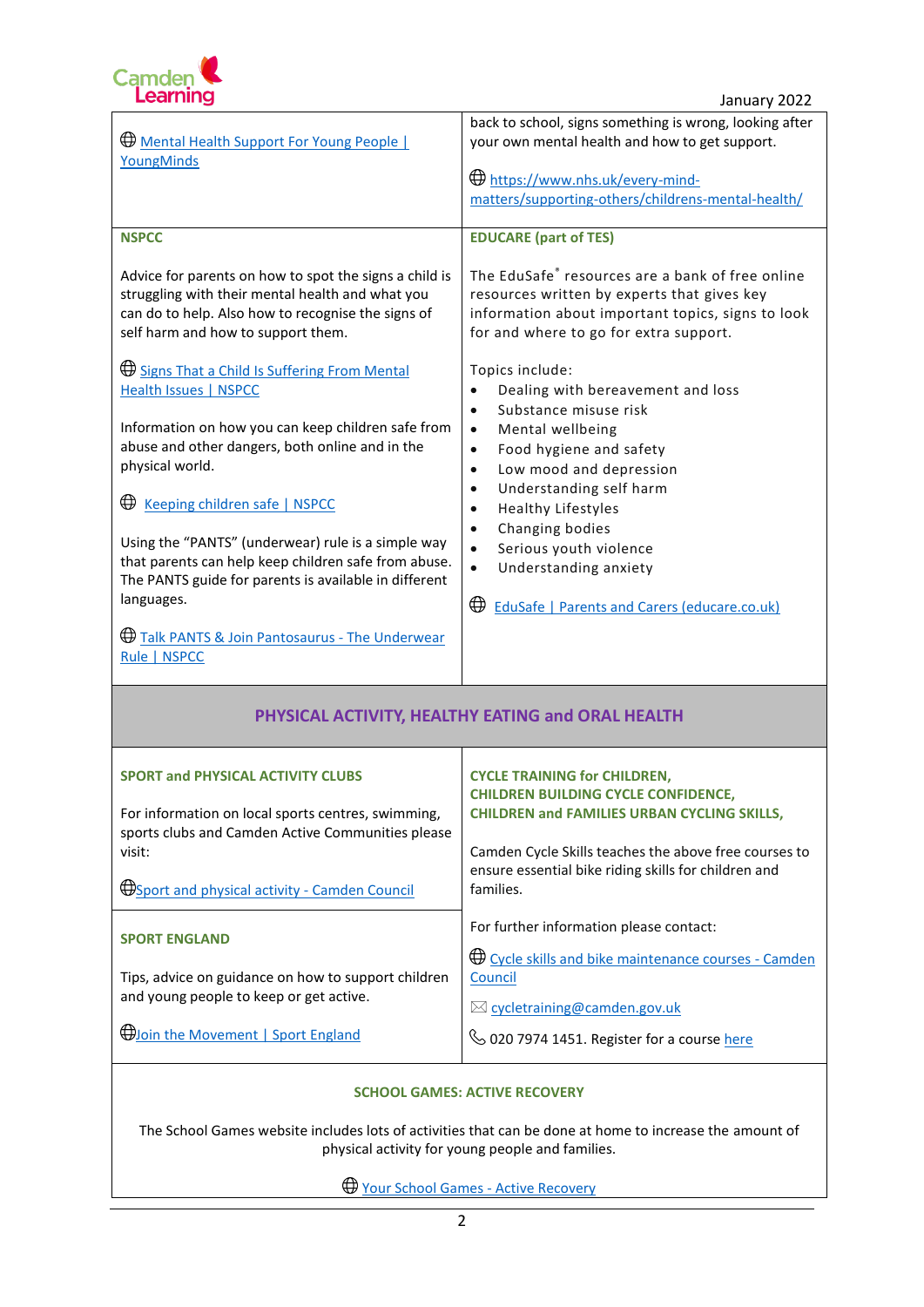

## January 2022